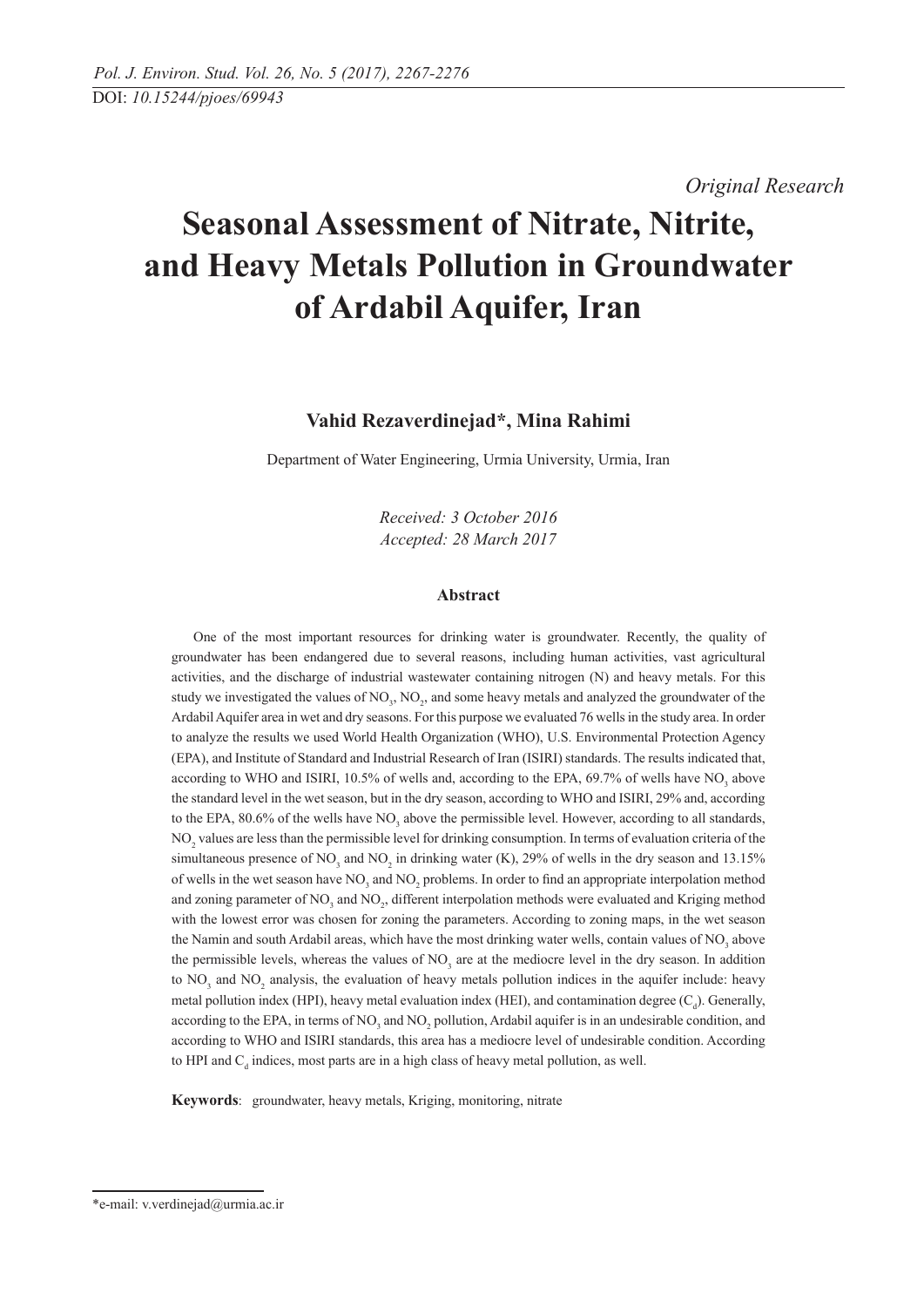## **Introduction**

Due to the unreliability and inaccessibility of surface water resources, groundwater consumption has increased. Currently, groundwater is considered one of the biggest resources of drinking water and industrial consumption [1-2]. Groundwater quality is in danger due to various human activities, including agriculture and industry. The existence of elements with higher poisoning levels in groundwater is related to the disposal of industrial wastewater containing nitrogen (N) [3-5]. Groundwater pollution by sewage has been reported by many researchers [6-10]. Such contamination has led to serious problems in areas where groundwater is the main source of drinking water consumption. According to studies in 1990, 0.8 million people in France, 0.85 million people in England, and 2.5 million people in Germany were in danger of water contamination by  $NO_3$  [11-12]. Three pollutants, including  $NO_3$ ,  $NO_2$ , and ammonium nitrogen (NH<sub>4</sub>), are N derivations [13-14]. NO<sub>3</sub> is necessary for agriculture products and it is obtained from N residing in the soil or N fertilizers  $[15]$ . NO<sub>2</sub> is known as the final product of oxidation of N compounds, and with the presence of reducing bacteria's digestive system and appropriate pH in the digestive system, it is changed into  $NO<sub>2</sub>$ , which leads to methemoglobinemia (MetHb) disease [16]. According to the latest guidelines of WHO and the latest standard of ISIRI, the maximum allowable amounts of  $NO<sub>3</sub>$  and  $NO<sub>2</sub>$ in drinking water are 50 mg/L and 3 mg/L, respectively [5, 11]. High levels of NO<sub>2</sub> concentrations in water shows pollution that can also contain microbial contamination [17]. According to WHO, due to the possibility of the simultaneous existence of  $NO_3$  and  $NO_2$  in drinking water, the total measured values of  $NO_3$  and  $NO_2$  are divided into the proposed guideline values, K, which must be less than 1 [11]:

$$
K = \frac{NO_3}{S_1} + \frac{NO_2}{S_2} < 1\tag{1}
$$

...where  $NO_3$  is nitrate concentration (mg/L),  $S_1$  is the allowable value of NO<sub>3</sub> based on WHO (mg/L), NO<sub>2</sub> is the nitrate concentration (mg/L),  $S_2$  is the allowable value of  $NO_2$ , and K is sum of the relative values of  $NO_3$  and  $NO_2$ .

Continuous monitoring of groundwater regarding pollutants determines the amount and intensity of pollutants. Moreover, it shows the necessary solutions to schedule and decrease negative effects of these pollutants for water resource planning. Geographical information system (GIS) is a useful and effective tool for saving data, showing spatial data, analyzing parameters spatially, and integrating for desirable output that can be used for decision making in various fields such as environmental protection [18-20]. In the current study, pollution of Ardabil aquifer groundwater in terms of  $NO_3$ ,  $NO_2$ , and heavy metals was investigated and analyzed. Ardabil aquifer is located in Ardabil Province (one of the most important agricultural regions in Iran), and N fertilizer usage on agricultural lands has been increased significantly in this province. Additionally, sewage disposal in this province is through absorbent wells, thus exposing groundwater to pollution in this province. Ardabil is one of the industrial centers of Iran and in recent years groundwater resources in these regions have been in danger of heavy metals pollution because of industrial activities. Therefore, the purpose of this study is to evaluate  $NO<sub>3</sub>$  and  $NO<sub>2</sub>$  content in groundwater of Ardabil aquifer using three water standard qualifiers, including WHO [21], EPA [22], and ISIRI [23] to determine their spatial distribution through geostatistical approach and GIS. In addition to analyzing  $NO<sub>3</sub>$  and  $NO<sub>2</sub>$ , some heavy metals pollution indices were selected and investigated for the study area.



Fig. 1. Location of the study area and wells for monitoring  $NO_3$  and  $NO_2$  pollution at Ardabil Aquifer in Ardabil Province.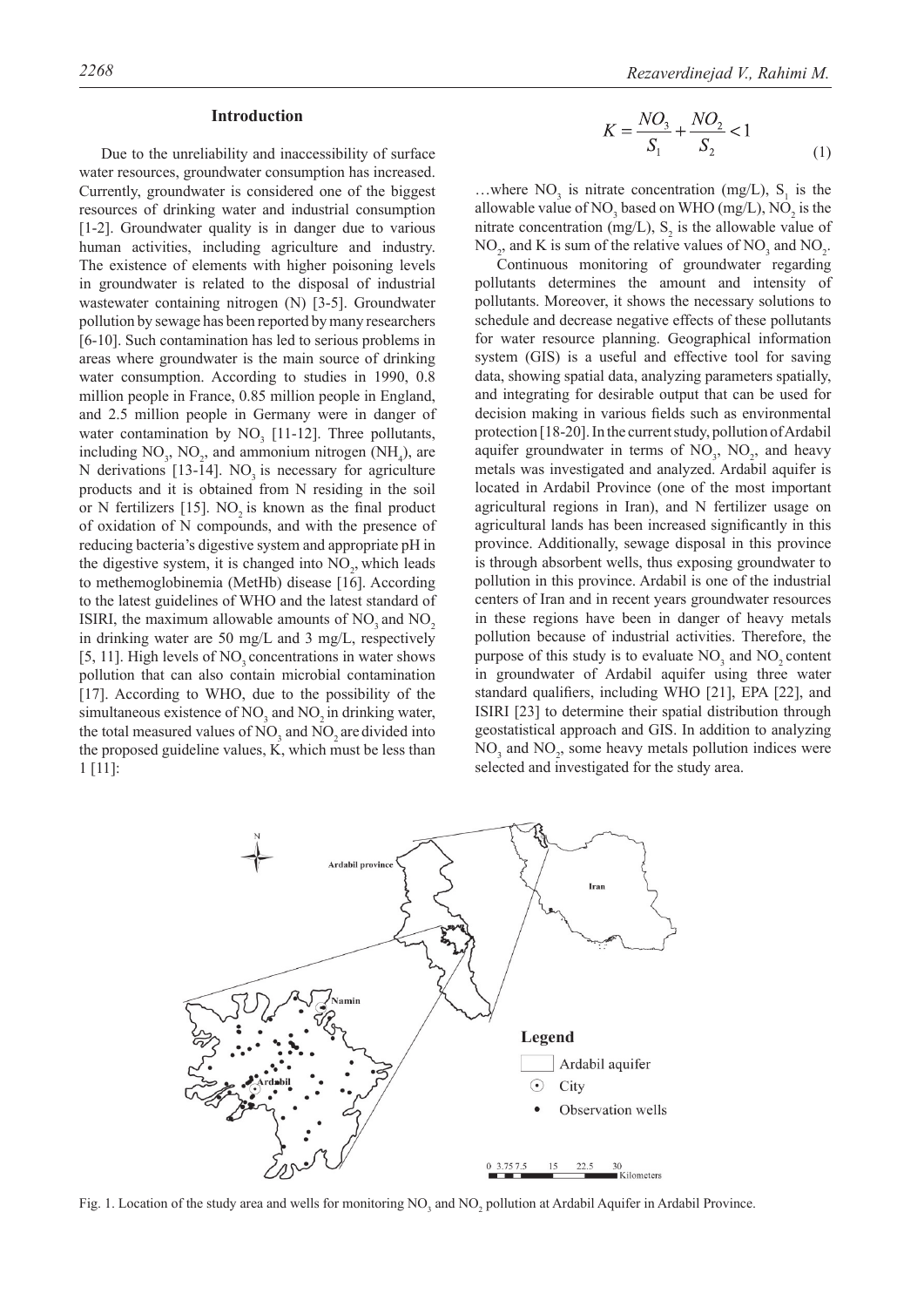#### **Materials and Methods**

# Study Area

The study area was located in Ardabil Province, which is  $17,953 \text{ km}^2$  (1.09% of Iran) and located in northwestern Iran between 37.45°-39.42° north latitudes and 48.55°-47.30° east longitudes. The groundwater of Ardabil Aquifer included Ardabil and Namin cities with areas of about  $1,153 \text{ km}^2$ . Fig. 1 shows the study area location.

From a hydrological perspective, the study area is part of the Gare-Soo watershed. The rivers that have a direct effect on Ardabil Aquifer including Gare-Soo, Balikhloo-Chay, and Kuri-Chay. Regarding available facilities such as industrial parks and accessibility to neighboring countries' markets, Ardabil has turned into an industrial center in Iran. Additionally, due to the climate and soil fertility, this region is considered one of the country's main agricultural centers, meaning that chemical fertilizer use for agricultural purposes affects the pollution rate of groundwater. In order to monitor the pollution of  $NO<sub>3</sub>$ , NO<sub>2</sub>, and some heavy metals, 76 wells were considered in the study area and sampling and testing were performed during two seasons, including dry and wet seasons in 2011. In order to investigate heavy metals concentrations, the following metals were measured: mercury (Hg), cadmium (Cd), chromium (Cr), copper (Cu), iron (Fe), manganese (Mn), nickel (Ni), lead (Pb), zinc (Zn), arsenic (As), and antimony (Sb). The dry season sampling was conducted at minimum groundwater conditions in October 2011 and wet season sampling was conducted at maximum level of groundwater conditions in April 2011. Among the 76 existing wells, 32 were used as drinking wells and 44 were agricultural wells. Fig. 1 shows the location of wells within the study area. In this research,  $NO<sub>3</sub>$  and  $NO<sub>2</sub>$  parameters were zoned for spatial analysis by using the geostatistics toolbox in ArcGIS. However, heavy metals pollution was evaluated using heavy metals pollution indices.

#### Statistical and Geostatistical Analysis

We used geostatistical approaches to investigate spatial analysis of  $NO_3$  and  $NO_2$ . Geostatistical approaches are used widely for studying water quality. In this approach, by spatial continuity analysis, water quality analysis was performed. According to a literature review, the Kriging interpolation method was the most exact method with the lowest error rate and was chosen as the most appropriate method of interpolation [24]. Kriging performance in interpolating parameters depends on carefully choosing the semivariogram. For zoning and spatial distribution of pollutants, it is necessary to have variable spatial consistency as described by a semivariogram. The main purpose of calculating a semivariogram is to know variability terms of spatial distance. Each variogram has important characteristics. The value of a variogram for h  $= 0$  (the beginning of coordination) is called a nugget  $(c_0)$ . Ideally, the value of  $c_0$  must be zero, but it is often more than zero. The reasons for the nugget include random components in variable distribution, sampling errors, and preparation and analysis of data. Random components of variable distribution cause a kind of short discontinuity in the domain that appears in  $c_0$ . The more variable distribution that is random with less continuity, the bigger the  $c_0$  [24]. The least distance between variogram and constant value is called domain or range (R). The domain defines the range of data that can be used to estimate the values of the unknown variables. The bigger R indicates wider spatial consistency. The stable value of a variogram is called sill  $(c_0 + c)$ . The sill value is equal to the variance of data used in the semivariogram. In the kriging method, variograms that have a distinctive sill are more important. The nugget ratio on sill  $(c_0/c_0+c)$  can be a criterion for classifying variable spatial dependency. If this ratio is less than 0.25, there is a strong spatial dependency. If this ratio is between 0.25 and 0.75, there is a medium spatial dependency, and if it is greater than 0.75 there is weak spatial dependency. Strong spatial dependency means that the unknown variable can be estimated in the effect range [15, 25-26]. The semivariogram may be mathematically described as the mean square variability between two neighboring points of distance as shown in Eq. 2 [27]:

$$
\gamma(h) = \frac{1}{2N(h)} \sum_{i=1}^{N(h)} \left[ z(x_i + h) - z(x_i) \right]^2 \tag{2}
$$

...where  $\gamma$  (h) is represented by a semivariogram as a function of the magnitude of the lag distance or separation vector h, which falls between two points; N(h) is the number of observation pairs separated by distances of h and  $z(x_i)$ ; and the random variable will be at the  $x_i$  location. The  $\gamma$ (h) is fitted to a theoretical model such as spherical, exponential, or Gaussian to determine model parameters including the nugget  $(c_0)$ , sill  $(c+c_0)$ , and range (R). These models are expressed with the following equations:

$$
\gamma(h) = c_0 + \left[ 1.5(\frac{h}{R}) - 0.5(\frac{h}{R})^3 \right] \qquad h \le R
$$
  
\n
$$
\gamma(h) = c_0 + c,
$$
  
\nSpherical model  
\n(3)

$$
\gamma(h) = c_0 + c \left[ 1 - \exp(-3\frac{h}{R}) \right]
$$
  
Exponential model (4)

$$
\gamma(h) = c_0 + c \left[ 1 - \exp \left[ -\left( \frac{3h}{R} \right)^2 \right] \right]
$$
  
Gaussian model (5)

In this study, the simple Kriging method was chosen because of hypotheses such as: dependency of mean from coordinate, non-trendiness, distinctiveness of the mean, and having less error than other interpolation methods.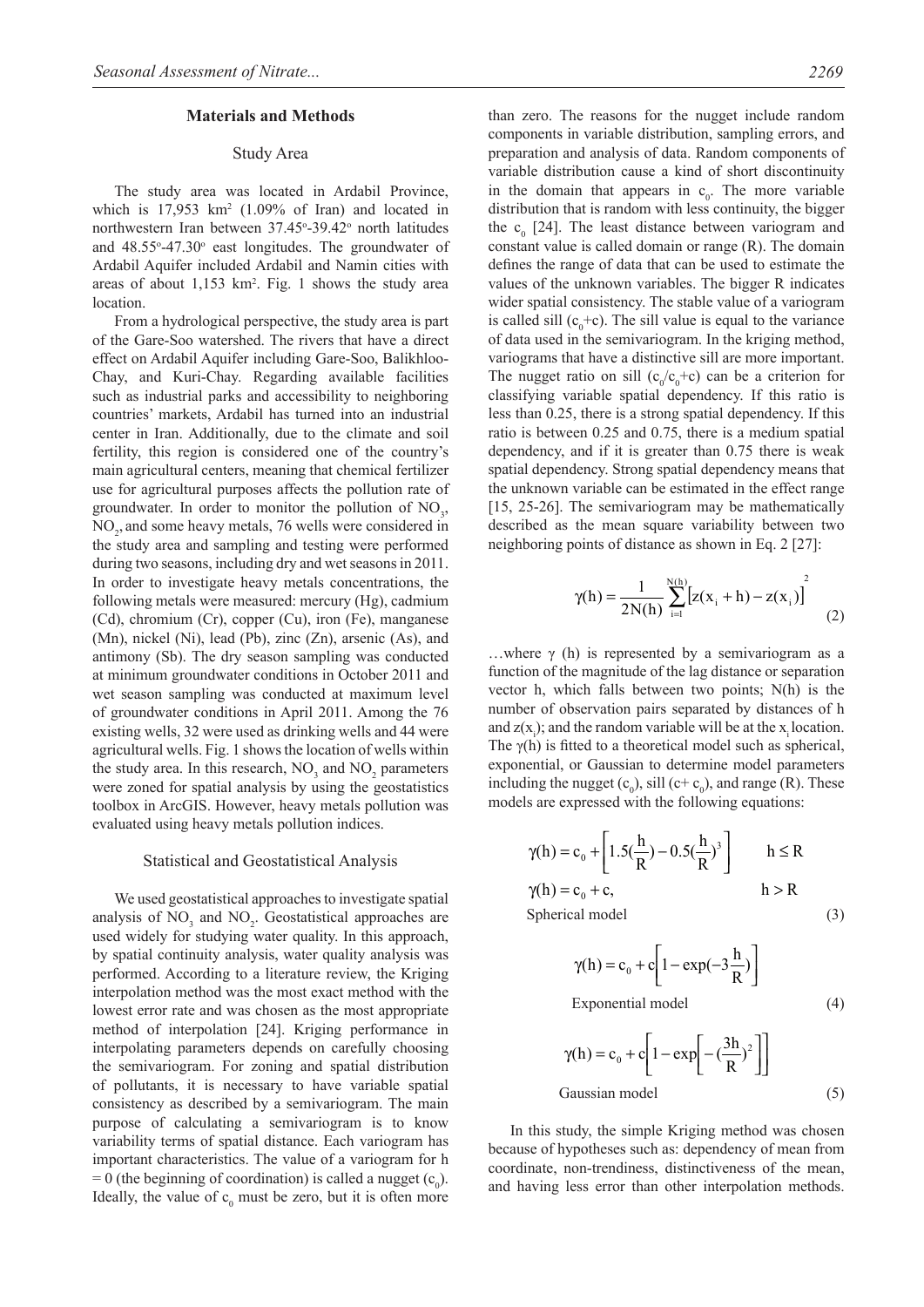Interpolation of the Kriging method is as follows:

$$
z(x_0) = m + \sum_{i=1}^{n} \lambda_i [z(x_i) - m]
$$
 (6)

...where m stands for the mean,  $\lambda_i$  is weight,  $z(x_i)$  is measured value, and  $z(x_0)$  is estimated value. In the current study we used the Kolmogorov-Smirnov test for data normalization, which is one of the constraints of a variogram. In order to draw zoning maps we used Arc GIS 10.3. An optimized semivariogram model with values of its parameters (nugget, domain, sill) was determined as the criterion for performance evaluation of a model [15]. Performance evaluations of the fitted models were checked on the basis of cross validation tests. The coefficient of determination  $(R^2)$ , root mean square errors (RMSE), mean square error (MSE), mean absolute error (MAE), and normalized root mean square error (NRMSE) statistics were utilized to evaluate the employed models [27]:

$$
RMSE = \sqrt{\frac{\sum_{i=1}^{n} (\vartheta_{cal} - \vartheta_{obs})^2}{N}}
$$
 (7)

$$
MSE = \frac{\sum_{i=1}^{n} (\vartheta_{obs} - \vartheta_{cal})^{2}}{N}
$$
 (8)

$$
MAE = \frac{\sum_{i=1}^{n} |\vartheta_{obs} - \vartheta_{cal}|}{N}
$$
 (9)

$$
NRMSE = \frac{RMSE}{N} \times 100
$$
 (10)

...where  $\theta_{\text{cal}}$  is estimated value,  $\theta_{\text{obs}}$  is observed value, and N is the number of points. The ideal percent for modeling is less than 10% of the NRMSE statistic. The range of 10% to 20% and 20% to 30% of NRMSE indicates appropriate and moderate conditions in a model prediction, respectively, and more than 30% indicates uncertainty of the modeling.

# Heavy Metal Pollution Index (HPI)

HPI is an important index for assessing heavy metals pollution in groundwater and surface water [28]. It is a weighing method that shows the combined effects of each heavy metal on final water quality. In the weighing system, the weight values are between 0 and 1 and choosing this system depends on the importance of each metal. These values can be calculated through standard reverse (1/Si) [28-29]. HPI is calculated by Eq. 11 [29]:

$$
HPI = \frac{\sum_{i=1}^{n} W_i Q_i}{\sum_{i=1}^{n} W_i}
$$
 (11)

...where  $Q_i$  stands for sub index of the i<sup>th</sup> parameter,  $W_i$  is the unit weight of the  $i<sup>th</sup>$  parameter, and *n* is the number of parameters considered. The sub index  $(Q<sub>i</sub>)$  of the parameter is calculated by Eq. 12:

$$
Q_{i} = \sum \frac{\{M_{i}(-)I_{i}\}}{(S_{i} - I_{i})} \times 100
$$
\n(12)

...where  $M<sub>i</sub>$  is the monitored value of heavy metal of the  $i<sup>th</sup>$  parameter,  $I_i$  is the ideal value of the  $i<sup>th</sup>$  parameter (the maximum desirable value for drinking water),  $S<sub>i</sub>$  is the standard value of the i<sup>th</sup> parameter (highest permissive value for drinking water), and (-) shows the numerical difference between the two values. The critical value of HPI for drinking water is 100 [30]. HPI can be classified into three categories: high, medium, and low. High stands for greater than 30, medium for between 15 and 30, and low for less than 15 [31]. In this research we used the ISIRI standard for HPI evaluation (which is the same as the WHO standard).

# Heavy Metal Evaluation Index (HEI)

HEI is another index that shows water quality in terms of heavy metals values through Eq. 13:

$$
HEI = \sum_{i=1}^{n} \frac{H_c}{H_{\text{mac}}}
$$
\n(13)

...where  $H_c$  is the monitored value of the i<sup>th</sup> parameter,  $H_{\text{mac}}$  is the maximum allowable concentration of the i<sup>th</sup> parameter, and n is the number of measured heavy metals [32]. The HEI index is categorized into three levels of pollution, including low, medium, and high in accordance with values less than 40, between 40 and 80, and more than 80, respectively [32].

# Degree of Contamination  $(C_d)$

Based on  $C_d$ , water quality is analyzed by calculating the degree of pollution by way of parameters that have values above the standard level. In other words, parameters that have values less than the permissible limit are not considered [33]. Because  $C_d$  summarizes the combined effects of a number of parameters, it is regarded as unsafe for household water [34]. This index was developed by the Geological Organization of the Slovak Republic [35].  $C_d$ for each water sample was separately calculated according to Eqs 14 and 15 [36]: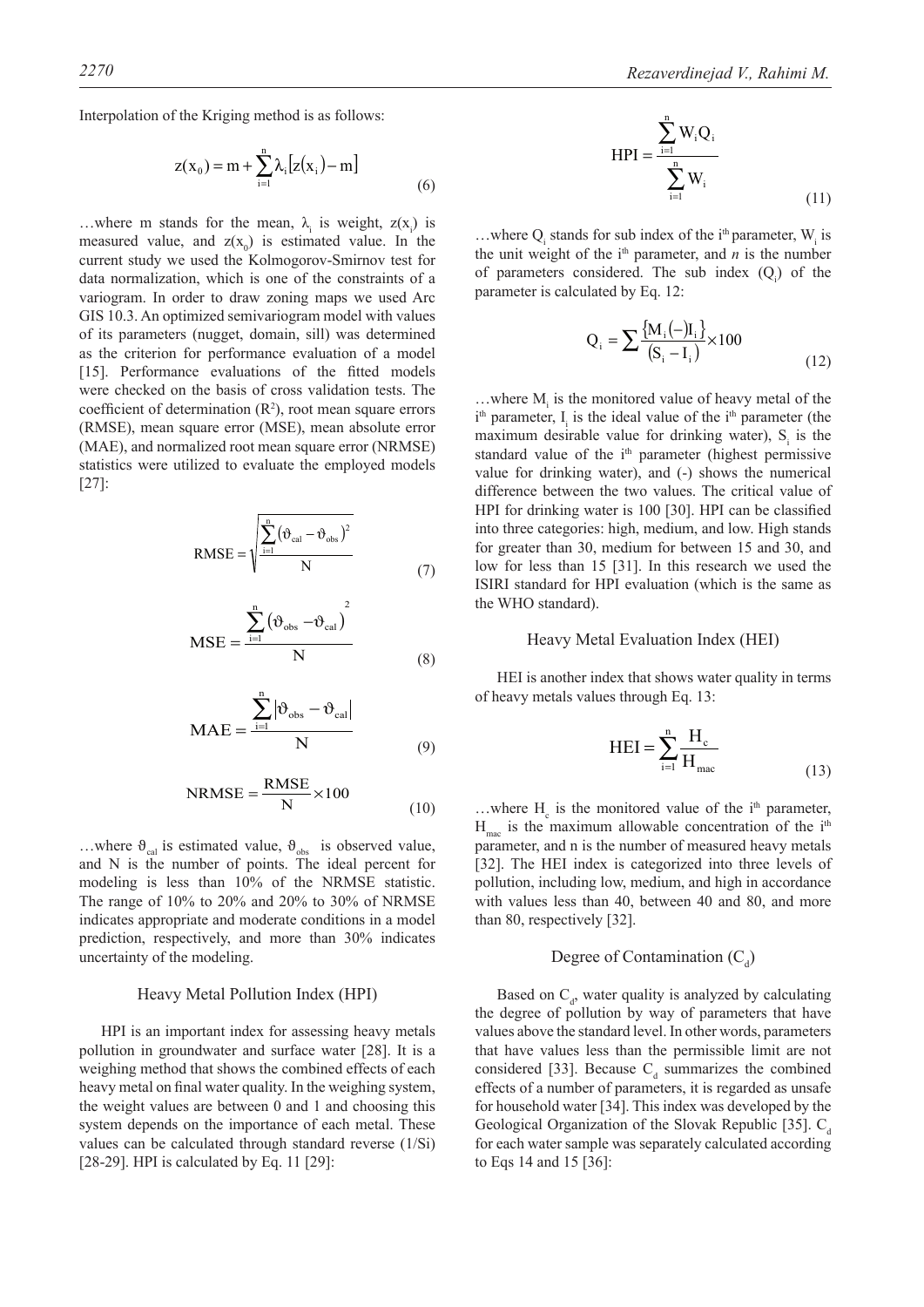$$
C_d = \sum_{i=1}^{n} C_{fi}
$$
\n(14)

$$
C_{fi} = \frac{C_{Ai}}{C_{Ni}} - 1
$$
\n(15)

...where  $C<sub>f<sub>i</sub></sub>$  represents contamination factor of the i<sup>th</sup> parameter,  $C_{Ai}$  is the analytical value of the i<sup>th</sup> parameter,  $C_{Ni}$  is the highest permissible concentration of the i<sup>th</sup> parameter, and *n* is the number of parameters (metals) that have values above the permissible limit. The values of  $C_d$  in three pollution classes of low, medium, and high are respectively categorized into values of less than 1, between 1 and 3, and more than 3.

### **Results and Discussion**

According to the results in Table 1, 46% of wells in the dry season and 35% of wells in the wet season have total dissolved solids (TDS) above the standard level. PH in both wet and dry seasons is at allowable levels. Mean of the values Na, Mg, C1,  $SO_4$ , and  $HCO_3$  is low in both seasons, but the coefficient of variation (CV) of parameters Na, Mg, and Cl is high in the wet season, which shows the entrance of these elements into groundwater due to human activities such as wastewater or as a result of leaching elements in agriculture. The low rate of CV in other elements shows the ions' stability in groundwater. Table 2 shows the results of analytic analysis of  $NO_3$ ,  $NO_2$ , and k values in groundwater of Ardabil aquifer. In this table, the highest, the lowest, standard deviation (SD), mean, and standard values of NO<sub>3</sub> and NO<sub>3</sub> in drinking water are presented according to WHO, ISIRI, and EPA standards. NO<sub>2</sub> is one of the water pollutants that is an oxidized form of N compounds.

According to WHO and ISIRI, the allowable levels of NO<sub>2</sub> and NO<sub>2</sub> are 50 and 3 mg/L, and according to the EPA these values are 10 and 1 mg/L, respectively. Based on Table 2, the highest and the lowest values of  $NO<sub>2</sub>$  in the dry season are 143.6 and 0.02 mg/L, and in the wet season these values are 129.9 and 0.03 mg/L, respectively. The highest value of observed  $NO<sub>2</sub>$  in one well is 4.1 mg/L, whereas in the other wells the value of this substance is less than 1 mg/L. Regarding WHO and ISIRI standards, 10.5 percent of wells and, in respect to the EPA, 69.7% of wells have an amount of NO<sub>2</sub> higher than the standard level in the wet season. On the other hand, in the dry season, concerning WHO and ISIRI standards, about 29 and based on EPA,  $80.6\%$  of wells have amounts of NO<sub>3</sub> above the standard level; conversely, according to all standards, the amount of  $NO<sub>2</sub>$  is less than the allowable level for drinking consumption.

In the dry season,  $NO_3$  and  $NO_2$ , CV, and K were calculated at 84.4%, 340.9%, and 84%, respectively. One of the most important reasons of Ardabil groundwater pollution is related to non-point pollution due to chemical fertilizers in agriculture. According to Table 2, the highest values of K measured in wet and dry seasons were reported as 2.87 and 2.81, respectively, and evaluated means were 0.8 and 0.51. In the dry season 29% and in wet season 13.15% of the wells had K values more than 1, and it is in the standard range regarding all standards. However, measurements conducted in the wet season demonstrated that the values of  $NO_2$  were more than 1 in only one well (about 4.11 mg/L), and in other wells it was less than 1. Regarding the values of  $NO<sub>2</sub>$  less than the standard level in both seasons (except well 1), the spatial distribution of this parameter was avoided. The results of this study revealed that the values of  $NO<sub>2</sub>$  in the investigated range are less than the recommended standard level. A high concentration of NO<sub>3</sub> along with a low concentration of  $NO<sub>2</sub>$  show that the pollution hasn't happened recently and momentarily, but this increase has occurred during many years. This trend will continue unless necessary controlling actions are taken.

|  |  |  | Table 1. Statistical parameters of chemical contents of groundwater of Ardabil Aquifer (in terms of mg/L except pH). |
|--|--|--|----------------------------------------------------------------------------------------------------------------------|
|  |  |  |                                                                                                                      |

|                  |       |        | Dry season |           |       | Wet season |         |        |           |       |
|------------------|-------|--------|------------|-----------|-------|------------|---------|--------|-----------|-------|
| Parameter        | Min   | Max    | Mean       | <b>SD</b> | CV(%) | Min        | Max     | Mean   | <b>SD</b> | CV(%) |
| <b>TDS</b>       | 148.0 | 3716.0 | 1011.9     | 648.9     | 64.1  | 92.0       | 12772.0 | 1117.1 | 1541.6    | 138.0 |
| Ca               | 0.6   | 43.8   | 16.2       | 8.6       | 52.7  | 1.3        | 117.1   | 11.6   | 14.9      | 128.1 |
| Na               | 2.4   | 62.1   | 16.2       | 11.3      | 70.0  | 0.0        | 211.2   | 16.6   | 24.7      | 148.3 |
| K                | 0.0   | 21.8   | 2.7        | 4.2       | 155.5 | 0.0        | 13.8    | 2.4    | 2.6       | 109.8 |
| Mg               | 0.1   | 21.1   | 5.1        | 3.9       | 77.8  | 0.1        | 63.3    | 5.8    | 9.5       | 163.3 |
| Cl               | 2.1   | 107.7  | 18.7       | 16.9      | 90.7  | 0.9        | 201.2   | 19.0   | 25.3      | 133.2 |
| SO <sub>4</sub>  | 0.0   | 19.7   | 37.7       | 33.4      | 88.6  | 0.4        | 161.2   | 31.5   | 28.8      | 91.5  |
| HCO <sub>3</sub> | 218.8 | 101.4  | 47.8       | 15.6      | 32.6  | 9.6        | 106.3   | 39.5   | 21.9      | 55.5  |
| pH               | 6.4   | 8.2    | 7.5        | 0.3       | 4.3   | 6.4        | 8.2     | 7.4    | 0.4       | 5.6   |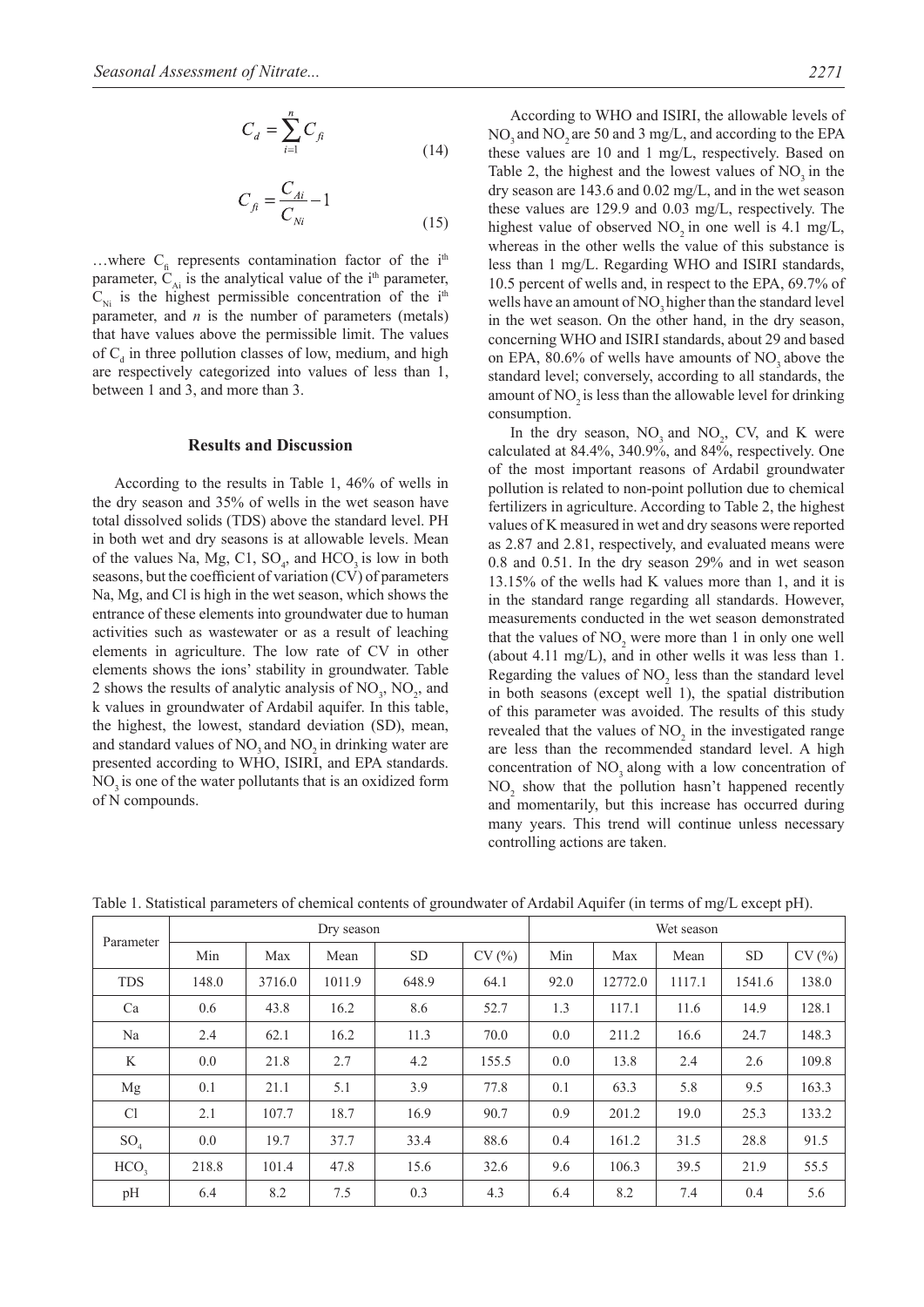|                               |                           | Dry season                |                                   |                           | Wet season                |                          |  |
|-------------------------------|---------------------------|---------------------------|-----------------------------------|---------------------------|---------------------------|--------------------------|--|
| Inspection term               | NO <sub>3</sub><br>(mg/L) | NO <sub>2</sub><br>(mg/L) | $\mathbf{K}$<br>$\left( -\right)$ | NO <sub>3</sub><br>(mg/L) | NO <sub>2</sub><br>(mg/L) | K<br>$\left( -\right)$   |  |
| Max                           | 143.6                     | 0.6                       | 2.9                               | 129.9                     | 4.1                       | 2.8                      |  |
| Min                           | 0.02                      | 0.01                      | 0.012                             | 0.03                      | 0.01                      | 0.013                    |  |
| mean                          | 39.7                      | 0.2                       | 0.8                               | 23.6                      | 0.1                       | 0.5                      |  |
| <b>SD</b>                     | 33.6                      | 0.075                     | 0.7                               | 23.4                      | 0.5                       | 0.5                      |  |
| CV(%)                         | 84.4                      | 340.9                     | 84.0                              | 99.2                      | 480.0                     | 103.6                    |  |
| EPA standard                  | 10.0                      | 1.0                       | $\overline{\phantom{a}}$          | 10.0                      | 1.0                       | $\overline{\phantom{a}}$ |  |
| WHO standard                  | 50.0                      | 3.0                       | 1.0                               | 50.0                      | 3.0                       | 1.0                      |  |
| <b>ISIRI</b> standard         | 50.0                      | 3.0                       | $\overline{\phantom{a}}$          | 50.0                      | 3.0                       | $\overline{\phantom{a}}$ |  |
| EPA over standard<br>$(\%)$   | 80.6                      | $\overline{\phantom{a}}$  | $\overline{\phantom{a}}$          | 69.7                      | $\blacksquare$            |                          |  |
| WHO over standard<br>$(\%)$   | 29.0                      | $\overline{\phantom{a}}$  | 29.0                              | 10.5                      |                           | 13.2                     |  |
| ISIRI over standard<br>$(\%)$ | 29.0                      | $\overline{\phantom{a}}$  | 29.0                              | 10.5                      | $\overline{\phantom{a}}$  | 13.2                     |  |

Table 2. Statistical calculations of  $NO_3$ ,  $NO_2$ , and K in wet and dry seasons.

Table 3. Results of geostatistical analysis of  $NO<sub>3</sub>$  parameters in wet and dry seasons.

|                                 |                |             |                                                                                        |  | Errors<br><b>MSE</b><br><b>MAE</b><br>(mg/L)<br>(mg/L)<br>16.43<br>470.99<br>16.43<br>475.21<br>16.68<br>492.96<br>16.17<br>480.35<br>16.18<br>486.71<br>16.44<br>504.88<br>497.64<br>16.21<br>16.23<br>504.43<br>520.06<br>16.45<br>13.42<br>444.59<br>450.74<br>13.70<br>462.91<br>14.04<br>537.39<br>14.27<br>537.14<br>14.29<br>516.98<br>14.09<br>591.22<br>15.17<br>589.59<br>15.19<br>14.79<br>551.56 |                        |
|---------------------------------|----------------|-------------|----------------------------------------------------------------------------------------|--|--------------------------------------------------------------------------------------------------------------------------------------------------------------------------------------------------------------------------------------------------------------------------------------------------------------------------------------------------------------------------------------------------------------|------------------------|
| Parameter                       | Order of trend | Model       | <b>RMSE</b><br>(mg/L)                                                                  |  |                                                                                                                                                                                                                                                                                                                                                                                                              | <b>NRMSE</b><br>$(\%)$ |
|                                 |                | Gaussian    | 21.70                                                                                  |  |                                                                                                                                                                                                                                                                                                                                                                                                              | 11.82                  |
|                                 | None           | Spherical   | 21.79                                                                                  |  |                                                                                                                                                                                                                                                                                                                                                                                                              | 11.93                  |
|                                 |                | Exponential | 22.20                                                                                  |  |                                                                                                                                                                                                                                                                                                                                                                                                              | 12.37                  |
|                                 |                | Gaussian    | 21.91                                                                                  |  |                                                                                                                                                                                                                                                                                                                                                                                                              | 12.06                  |
| NO <sub>3</sub><br>(dry season) | First          | Spherical   | 22.06                                                                                  |  |                                                                                                                                                                                                                                                                                                                                                                                                              | 12.22                  |
|                                 |                | Exponential | 22.46                                                                                  |  |                                                                                                                                                                                                                                                                                                                                                                                                              | 12.67                  |
|                                 | Second         | Gaussian    | 22.31                                                                                  |  |                                                                                                                                                                                                                                                                                                                                                                                                              | 12.49                  |
|                                 |                | Spherical   | 22.46                                                                                  |  |                                                                                                                                                                                                                                                                                                                                                                                                              | 12.66                  |
|                                 |                | Exponential | 22.80<br>21.08<br>21.23<br>21.51<br>23.18<br>23.17<br>22.74<br>24.31<br>24.28<br>23.48 |  |                                                                                                                                                                                                                                                                                                                                                                                                              | 13.05                  |
|                                 |                | Gaussian    |                                                                                        |  |                                                                                                                                                                                                                                                                                                                                                                                                              | 18.98                  |
|                                 | None           | Spherical   |                                                                                        |  |                                                                                                                                                                                                                                                                                                                                                                                                              | 19.24                  |
|                                 |                | Exponential |                                                                                        |  |                                                                                                                                                                                                                                                                                                                                                                                                              | 19.76                  |
|                                 |                | Gaussian    |                                                                                        |  |                                                                                                                                                                                                                                                                                                                                                                                                              | 22.94                  |
| NO <sub>3</sub><br>(wet season) | First          | Spherical   |                                                                                        |  |                                                                                                                                                                                                                                                                                                                                                                                                              | 22.93                  |
|                                 |                | Exponential |                                                                                        |  |                                                                                                                                                                                                                                                                                                                                                                                                              | 22.07                  |
|                                 |                | Gaussian    |                                                                                        |  |                                                                                                                                                                                                                                                                                                                                                                                                              | 25.24                  |
|                                 | Second         | Spherical   |                                                                                        |  |                                                                                                                                                                                                                                                                                                                                                                                                              | 25.17                  |
|                                 |                | Exponential |                                                                                        |  |                                                                                                                                                                                                                                                                                                                                                                                                              | 23.55                  |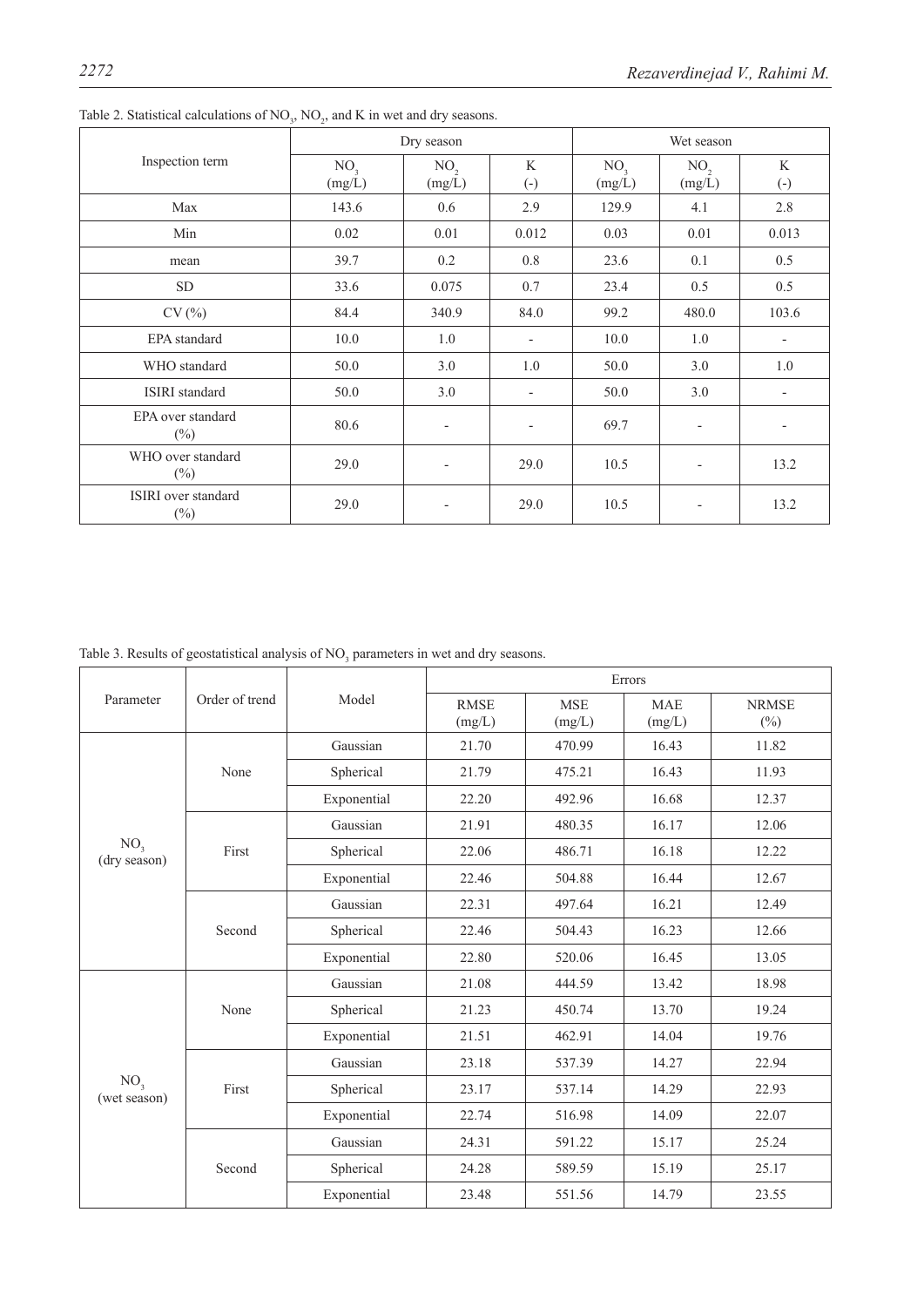|                                 | Trend |          | Range    |                   | Sill        |               | Performance evaluation index |                      |                      |                        |
|---------------------------------|-------|----------|----------|-------------------|-------------|---------------|------------------------------|----------------------|----------------------|------------------------|
| Parameter                       | type  | Model    | (m)      | Nugget<br>$(c_0)$ | $(c_0 + c)$ | $c_0/c_0+c_1$ | <b>RMSE</b><br>(mg/L)        | <b>MSE</b><br>(mg/L) | <b>MAE</b><br>(mg/L) | <b>NRMSE</b><br>$(\%)$ |
| NO <sub>3</sub><br>(dry season) | None  | Gaussian | .683.96  | 234.71            | 816.94      | 0.28          | 21.70                        | 470.99               | 16.43                | 11.82                  |
| NO <sub>2</sub><br>(wet season) | None  | Gaussian | 9,073.60 | 166.73            | 332.12      | 0.50          | 21.08                        | 444.58               | 13.42                | 18.98                  |

Table 4. Optimal parameters of semivariogram model.

### Variogram Analysis

Cross validation results of spherical, Gaussian, and exponential models are presented in Table 3. A comparison of the results indicates that the Gaussian method with the least rate of error was an optimized method for spatial representation of parameters. Therefore, all the variograms were described using this model. Mehrjardi et al. [37] and Bian et al. [11] showed that spherical and Gaussian models can better describe spatial continuity of groundwater quality. The characteristics of an optimized variogram drawing model are presented in Table 4. Values of  $C_0$ /  $C_0$ +C indicate that between NO<sub>3</sub> parameters in the dry season there is a strong spatial continuity, and in the wet season there is a medium spatial continuity. Variograms related to measured components are presented in Fig. 2.

Regarding results in Table 4 and according to all tests, the Kriging interpolation method is an appropriate and exact method for estimating and zoning the measured components. Mehrjardi et al. [37] and Fetouani et al. [38] also have introduced Kriging as a more appropriate method for estimating components and zoning parameters. Also, in this study, Kriging was the most accurate method used for interpolation. Fig. 3 presents a zoning map of  $NO<sub>3</sub>$  ions.

According to Table 3 and WHO standards, in the wet season the Namin area and south Ardabil have values of NO<sub>3</sub> above the standard level. However, in the dry season these areas have low values of  $NO<sub>3</sub>$ . The reason for this can be the pollution due to N fertilizers leaching from agricultural fields in the wet season. In the dry season in Ardabil, which has the most drinking-water wells, there are high values of  $NO<sub>3</sub>$ . This can be due to a decrease in rain, relatively high evaporation, and an increase in element concentrations. In the other words, the values of NO<sub>3</sub> increase with a decreasing water table. Related to the EPA, central areas of study in the wet season have low values of  $NO<sub>3</sub>$  and in the dry season small parts in the central region possess low values of  $NO<sub>3</sub>$ . According to the recommended WHO formula, the total ratios of measured values of the proposed standard values (K) is another criterion for  $NO<sub>3</sub>$  and  $NO<sub>2</sub>$  being evaluated simultaneously for drinking water. Zoning values of k in the study area for wet and dry seasons are presented in Fig. 4.

According to Fig. 4, in the wet season in the Namin area (the center and the south of the study area), K value is more than 1. Also, in the dry season, in the city of Ardabil, K is higher than 1. In other areas, K is less than the allowable level, which is indicated by the results of Fig. 4 in accordance with Fig. 3 ( $NO<sub>3</sub> zoning$ ).

#### Evaluating Heavy Metal Pollution Indexes

Pollution indexes are very useful for providing an overview of water quality and in terms of considering different pollutants. For this purpose, HPI, HEI, and  $C_{a}$ pollution indexes were applied in this study. The results of categorizing Ardabil groundwater by sampling two



Fig. 2. Best-fitted semivariogram model of  $NO<sub>3</sub>$  in two measurements of wet and dry seasons in Ardabil Aquifer (horizontal access is based on meters).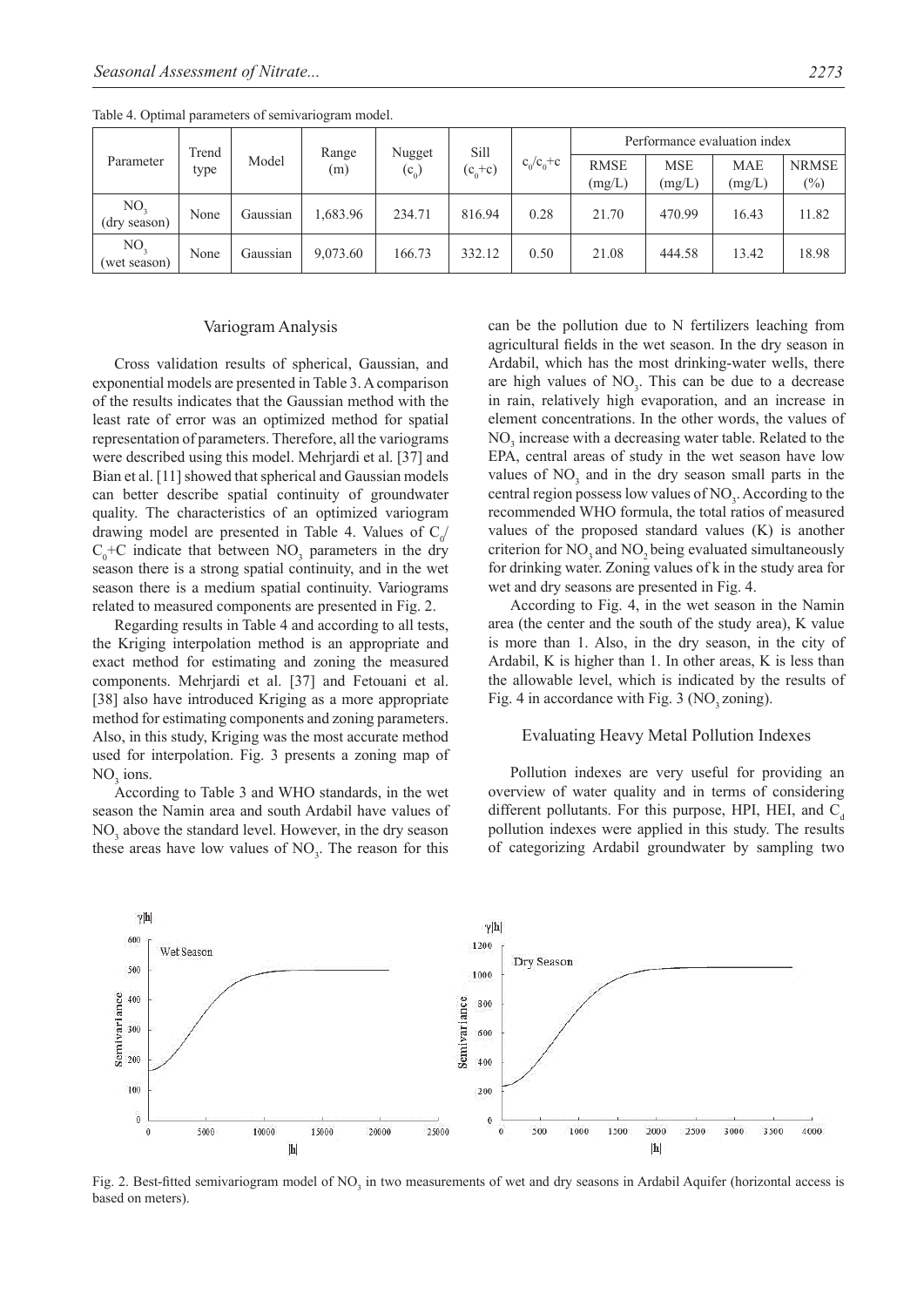

Fig. 3. Spatial distribution of  $NO<sub>3</sub>$  in groundwater of Ardabil Aquifer.



Fig. 4. Spatial distribution of measured ratios of  $NO_3$  and  $NO_2$  to standard values (K).

times and based on the heavy metal pollution indexes are presented in Table 5. Based on the HPI index in dry and wet seasons, more than 80% of the wells are categorized as high class, whereas in the wet season about 88% of the wells are considered high class. The reason for a higher index in the wet season than the dry season is that the metals with high weights (such as As and Pb) are in higher values in wet season than the dry season. Thus, this leads to a higher index in the wet season. The high value of HPI in the study area mainly has a source of human activity (as a result of using chemical fertilizers and not refining industrial wastewater). HEI is another index for analyzing heavy metal pollution. In this index, all the heavy metals are assumed to have the same weight in pollution rate; in spite of this, some of the metals have more effect on human health and more effect on pollution rates as well. Not allocating weights to the metals is one of the weaknesses of the HEI method. According to HEI,

| Index      |             |           | Dry season      | Wet season        |
|------------|-------------|-----------|-----------------|-------------------|
|            | Description | Class     | % of<br>samples | $%$ of<br>samples |
|            | Low         | <15       | 17.74           | 8.00              |
| <b>HPI</b> | Medium      | $15 - 30$ | 1.60            | 4.00              |
|            | High        | $>30$     | 80.64           | 88.00             |
| <b>HEI</b> | Low         | $<$ 40    | 85.48           | 73.33             |
|            | Medium      | $40 - 80$ | 6.45            | 16.00             |
|            | High        | > 80      | 8.07            | 10.66             |
|            | Low         | $<$ 1     | 6.45            | 2.60              |
| $C_{d}$    | Medium      | $1 - 3$   | 3.22            | 4.00              |
|            | High        | >3        | 90.32           | 93.40             |

Table 5. Classification of groundwater based on HPI, HEI, and  $C_d$ .

in the dry season 85.48% of the samples are in a low class, 6.45% of them are in a medium class, and 8.07% is the low class. In wet season, 73.3% of samples are in low, 16% are in medium and 10.66% are in high classes. In the dry season, all the metals are in higher values than the wet season. The results of HEI analysis have a contradictory result compared with HPI analysis. Also, according to a study of Jahanshahi and Zare [33], similar results have been reported. The  $C_d$  index is also used for estimating heavy metal pollution rate. In calculating this index, those parameters that have less value than the permissible limit are not considered. According to this index, more than 90% of the samples are in a high class. Relating to this index, some metals with lower concentration levels than permissible limits are not considered, and all the samples are categorized into high class accordingly. Generally, HPI is a more accurate method in calculating heavy metal pollution due to its consideration of the weight for each parameter.

# **Conclusions**

Regarding the importance of  $NO<sub>3</sub>$  in drinking water and because of having long-term and short-term negative effects on humans, this study was conducted in the Ardabil Aquifer. For determining spatial distribution of water quality parameters, maps that have enough accuracy and geostatistical methods can be used. In the presented research, the Kriging method was used for zoning  $NO<sub>3</sub>$ since a comparison of interpolation methods showed that this method has less error than other methods in zoning groundwater quality characteristics. Results revealed that the values of  $NO<sub>3</sub>$  in the study area are higher than the values of  $NO<sub>2</sub>$ . One of the reasons for this is the high use of N chemical fertilizers for agriculture and vast industrial activities. The high values of  $NO<sub>3</sub>$ , despite the low values of  $NO<sub>2</sub>$ , shows that the existing pollution hasn't happened recently and momentarily, but it has happened over many years.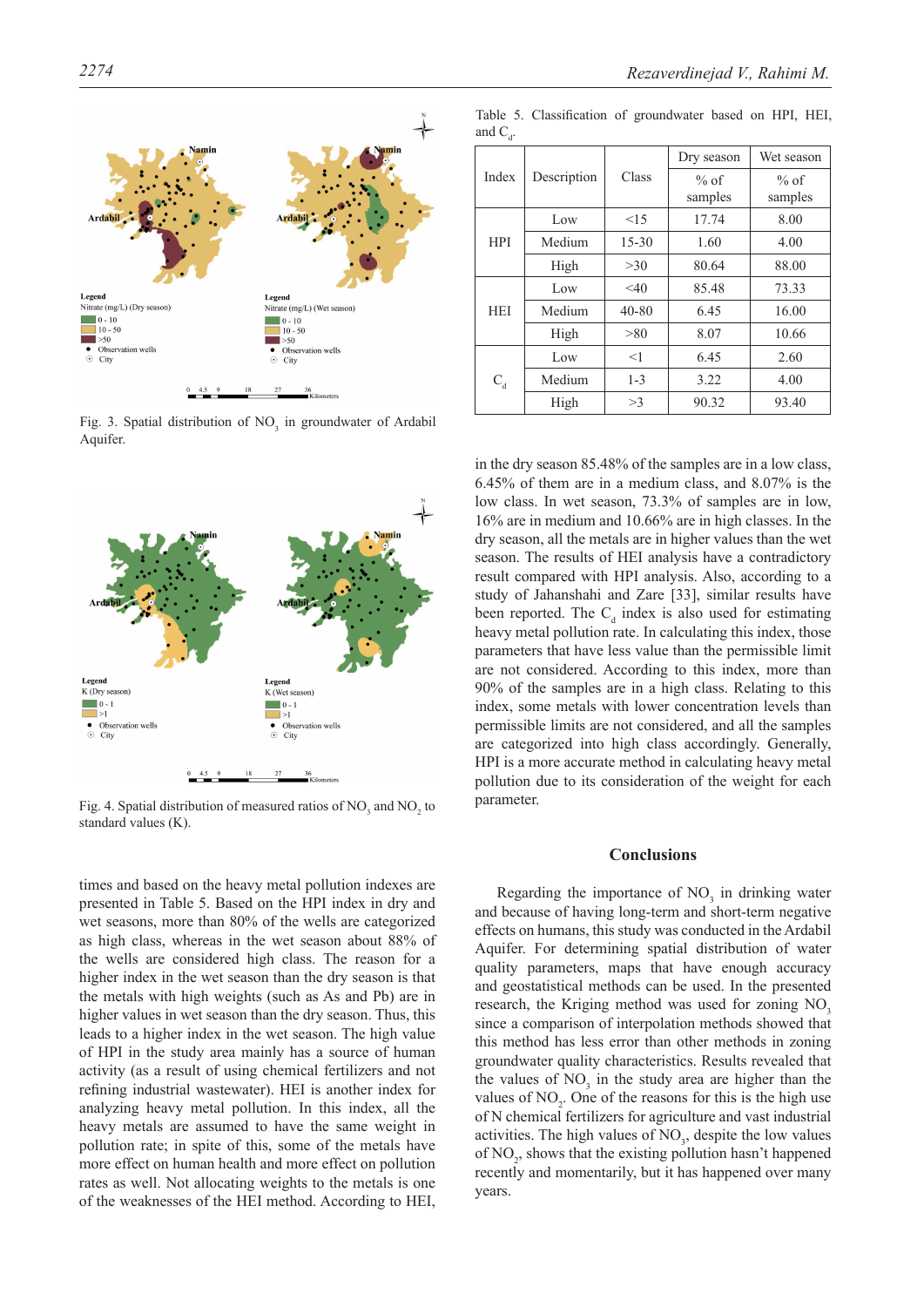Comparing zoning maps of  $NO<sub>3</sub>$  in wet and dry seasons indicates that the values of  $NO<sub>3</sub>$  in dry seasons is higher than in wet seasons. Therefore, it can be concluded that with a decrease in the water table, the concentration of NO<sub>3</sub> increases. Generally, Ardabil Aquifer has a medium-to-undesirable pollution condition in terms of  $NO<sub>3</sub>$  and  $NO<sub>2</sub>$ . Most drinking water wells are located in the city of Ardabil, which in the dry season has  $NO<sub>3</sub>$ concentrations above the standard level, which requires remedial actions. However, in the suburbs of Ardabil itself,  $NO<sub>3</sub>$  concentrations decrease in the wet season and reach the range of 10 to 50 mg/L. With regard to  $NO<sub>3</sub>$  and NO<sub>2</sub>, the importance for human health, necessary actions such as ion exchange, biological denitrification, chemical denitrification, electrodialysis, and reverse osmosis must be carried out in order to maintain  $NO<sub>3</sub>$ , and the polluted resources must be used for non-drinking and agriculture.

According to HPI and  $C_d$ , most parts are in highpollution classes, while according to HEI most regions are in a low class; this is because of considerations that parameters have the same effect on pollution rate. Therefore, it is recommended that people stop using wells for drinking, and that we refine heavy metals by using modern methods such as nano-filtration, ultra-nanofiltration, and reverse osmosis. Also, it is recommended that we develop a permanent monitoring network for investigating groundwater quality of the region.

#### **Acknowledgements**

The authors wish to express their sincere thanks to the Ardabil Environmental Conservation Office (AECO) for their cooperation, data providing, and assistance in facilitating the current study.

# **References**

- 1. KUMARI S., SINGH A.K., VERMA A.K., YADUVANSHI N.P.S. Assessment and spatial distribution of groundwater quality in industrial areas of Ghaziabad, India. Environmental Monitoring and Assessment, **186** (1), 501, **2013**.
- 2. KUMAR A., BOHRA C.P., SINGH L.K. Environment, pollution and management. APH Publishing Corporation, New Delhi, 2003.
- 3. NESTLER A., BERGLUND M., ACCOE F., DUTA S., XUE D., BOECKX P., TAYLOR P. Isotopes for improved management of nitrate pollution in aqueous resources: review of surface water field studies. Environmental Science and Pollution Research, **18** (4), 519, **2011**.
- 4. JAYALAKSHMI S., VELAPPAN E. Assessment of water quality index in the St. Thomas Mount Block using GIS and remote sensing. Polish Journal of Environmental Studies, **24** (4), 1611, **2015**.
- 5. CHEN S., WU W., HU K., Li W. The effects of land use change and irrigation water resource on nitrate contamination in shallow groundwater at county scale. Ecological Complexity, **7** (2), 131, **2010**.
- 6. LOOP C.M., WHITE W.B. A conceptual model for DNAPL transport in karst ground water basins. Groundwater, **39** (1), 119, **2001**.
- 7. WHITE W.B. Karst hydrology: recent developments and open questions. Engineering Geology, **65** (2), 85, **2002**.
- 8. LU Y., TANG C., CHEN J., SAKURA Y. Impact of septic tank systems on local groundwater quality and water supply in the Pearl River Delta, China: Case study. Hydrological Processes, **22** (3), 443, **2008**.
- 9. PUJARI P.R., NANOTI M., NITNAWARE V.C., KHARE L.A., THACKER N.P., KELKAR P.S. Effect of on-site sanitation on groundwater contamination in basaltic environment' A case study from India. Environmental Monitoring and Assessment, **134** (1-3), 271, **2007**.
- 10. NSUBUGA F.B., KANSIIME F., OKOT-OKUMU J. Pollution of protected springs in relation to high and low density settlements in Kampala-Uganda. Physics and Chemistry of the Earth, **29** (15), 1153, **2004**.
- 11. BIAN J., LIU C., ZHANG Z., WANG R., GAO Y. Hydrogeochemical characteristics and health risk evaluation of nitrate in groundwater. Polish Journal of Environmental Studies, **25** (2), 521, **2016**.
- 12. KRAUS H.H. The European parliament and EC environment policy. European parliament, directorate-general for research, division for social affairs, the environment, consumer protection and public health, **1993**.
- 13. XU K. Progress on three forms of nitrogen contaminant transport and transform in groundwater. Geotechnical Investigation and Surveying, **8**, 008, **2012**.
- 14. CHENG J., ZHANG H., ZHANG Y., CHEN Y., WANG B. Characteristics of preferential flow paths and their impact on nitrate nitrogen transport on agricultural land. Polish Journal of Environmental Studies, **23** (6), 1959, **2014**.
- 15. AGCA N., KARANLIK S., ODEMIS B. Assessment of ammonium, nitrate, phosphate, and heavy metal pollution in groundwater from Amik Plain, southern Turkey. Environmental Monitoring and Assessment, **186** (9), 5921, **2014**.
- 16. Merusi C., Corradini C., Cavazza A., Borromei C., SALVADEO P. Analytical Methods; Determination of nitrates, nitrites and oxalates in food products by capillary electrophoresis with pH-dependent electroosmotic flow reversal. Food Chemistry, **120** (2), 615, **2010**.
- 17. HAMMER M.J. Water and Wastewater Technology. 5<sup>th</sup> ed. Pearson Prentice Hall, Singapore, **137**, 47, **2005**.
- 18. NAS B. Geostatistical approach to assessment of spatial distribution of groundwater quality. Polish Journal of Environmental Studies, **18** (6), 1073, **2009**.
- 19. BURROUGH P.A., McDonnell R.A. Principles of geographical information systems. Oxford University Press, 1998.
- 20. TIWARI A.K., DE MAIO M., SINGH P.K., MAHATO M.K. Evaluation of surface water quality by using GIS and a heavy metal pollution index (HPI) model in a coal mining area, India. Bulletin of Environmental Contamination and Toxicology, **95** (3), 304, **2015**.
- 21. WHO. Guidelines for drinking-water quality,  $4<sup>th</sup>$  ed., World Health Organization, Geneva, Switzerland, **2011**.
- 22. EPA. 2006 Edition of the drinking water standards and health advisories, U.S. Environmental Protection Agency, Washington, **2006**.
- 23. ISIRI. Chemical specifications of drinking water. No. 1053, 5th ed., Institute of Standards and Industrial Research of Iran, Tehran, **2009** [In Persian]
- 24. OSTOVARI Y., BEIGI H.H., DAVOODIAN A.R. Assessment, spatial variability and mapping of some